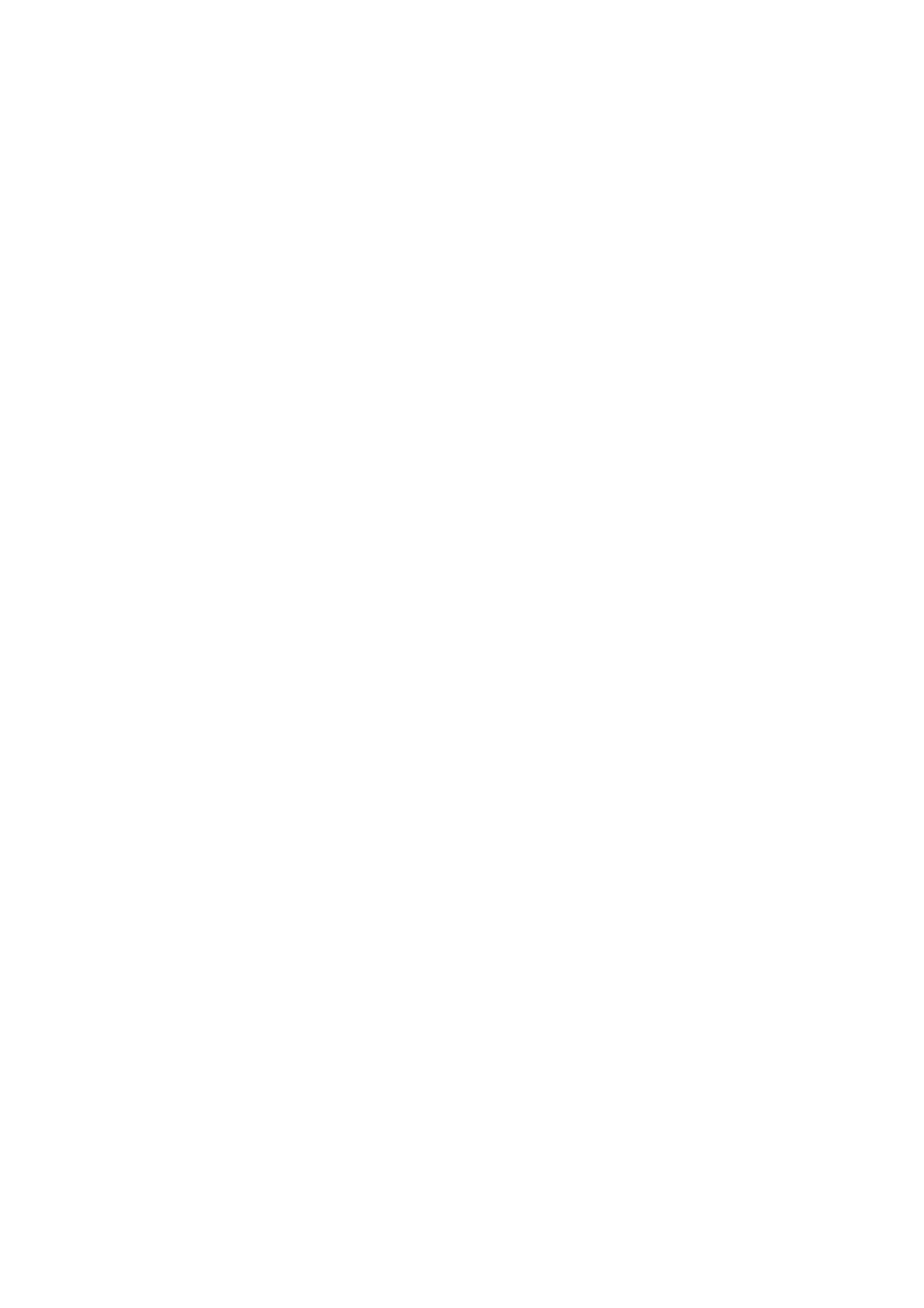## **The Public Interest Advocacy Centre**

The Public Interest Advocacy Centre (PIAC) is an independent, non-profit law and policy organisation that works for a fair, just and democratic society, empowering citizens, consumers and communities by taking strategic action on public interest issues.

PIAC identifies public interest issues and, where possible and appropriate, works co-operatively with other organisations to advocate for individuals and groups affected. PIAC seeks to:

- expose and redress unjust or unsafe practices, deficient laws or policies;
- promote accountable, transparent and responsive government;
- encourage, influence and inform public debate on issues affecting legal and democratic rights; and
- promote the development of law that reflects the public interest;
- develop and assist community organisations with a public interest focus to pursue the interests of the communities they represent;
- develop models to respond to unmet legal need; and
- maintain an effective and sustainable organisation.

Established in July 1982 as an initiative of the (then) Law Foundation of New South Wales, with support from the NSW Legal Aid Commission, PIAC was the first, and remains the only broadly based public interest legal centre in Australia. Financial support for PIAC comes primarily from the NSW Public Purpose Fund and the Commonwealth and State Community Legal Services Program. PIAC also receives funding from the Industry and Investment NSW for its work on energy and water, and from Allens Arthur Robinson for its Indigenous Justice Program. PIAC also generates income from project and case grants, seminars, consultancy fees, donations and recovery of costs in legal actions.

### **Energy + Water Consumer Advocacy Program**

This Program was established at PIAC as the Utilities Consumers' Advocacy Program in 1998 with NSW Government funding. The aim of the Program is to develop policy and advocate in the interests of low-income and other residential consumers in the NSW energy and water markets. PIAC receives policy input to the Program from a community-based reference group whose members include:

- Council of Social Service of NSW (NCOSS)
- Combined Pensioners and Superannuants Association of NSW (CPSA)
- Park and Village Service
- Ethnic Communities Council NSW
- Indigenous Australian Consumers
- Rural and remote consumer
- Institute of Sustainable Futures, University of Technology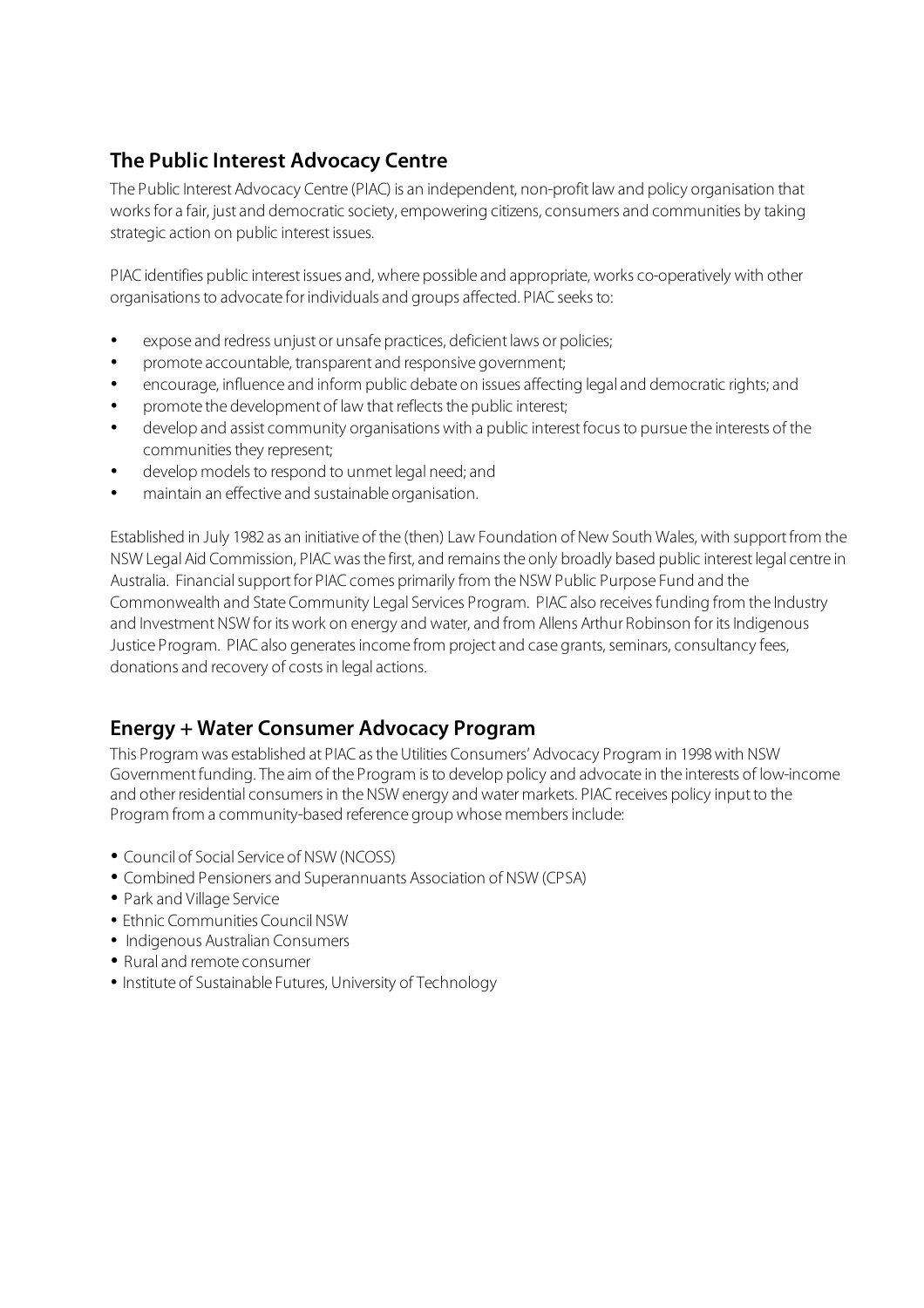# **1. Introduction**

PIAC welcomes the opportunity to comment on the review of the NSW Solar Bonus Scheme. The Solar Bonus Scheme currently offers electricity customers a Feed-in Tariff (FiT) of 60 cents per kilowatt hour (kWh) for renewable energy generated by a complying generator. The scheme offers a gross FiT, meaning that all renewable energy generated by an eligible generator attracts the tariff.

Under the Electricity Supply Act 1995, the Solar Bonus Scheme (the scheme) must be reviewed when the total generating capacity of all complying generators reaches 50 megawatts. As this milestone has now been reached, this review is charged with 'determining whether policy objectives of the scheme remain valid and whether the terms of the Act remain appropriate for securing those aims'.<sup>1</sup>

PIAC's previous submission on feed-in tariffs, A Good FiT, noted that the loose nature of the objectives housed in the Electricity Supply Act provided an uncertain platform from which to develop substantive energy policy. With the benefit of further information, PIAC retains this view. In writing this submission, PIAC finds that important issues have come to light that cannot be adequately dealt with by reviewing the scheme against the objectives as they now stand.

To overcome this difficulty, PIAC has chosen to address more substantive issues arising from the initial phase of the scheme. This submission focuses on equity, access, value and consumer issues. The framework for evaluating the policy against some measureable targets is also discussed.

# **2. Access**

Objective (a) of the Solar Bonus Scheme is 'to encourage and support persons who want to generate renewable energy as a response to climate change'.<sup>2</sup> Climate change is an issue that affects people of all circumstances. It is therefore reasonable to assume that a broad range of people want to participate in solutions–not just those who can afford to do so.

As it stands, the scheme advantages homeowners who have the financial resources to invest in solar panel systems. The Clean Energy Council estimates the cost of a 1.5kW solar photovoltaic (PV) system at between \$12,100–\$13,475.<sup>3</sup> Under the Solar Credits scheme, a household in Sydney could expect credits to the value of around \$6,000 on this purchase price leaving over \$6,000 in out of pocket expenses.<sup>4</sup> Upfront costs of this magnitude provide a huge barrier to low-income households accessing the scheme.

PIAC recognises that there are a number of deals that offer solar PV systems at low or zero upfront costs. However, PIAC asserts that many of these offers produce outcomes that are less than positive for electricity consumers and should therefore be scrutinised thoroughly before any contract is entered into.

 $\overline{a}$ 

<sup>&</sup>lt;sup>1</sup> Electricity Supply Act 1995 (NSW) s 195 (2).

 $2$  Ibid s 15A (1)(a).

<sup>3</sup> Clean Energy Council, Consumer guide to buying household solar panels (photovoltaic panels) (2010) [4] <http://www.cleanenergycouncil.org.au/cec/resourcecentre/Consumer-Info/solarPV-guide.html> at 12 September 2010.

 $4$  Ibid 8.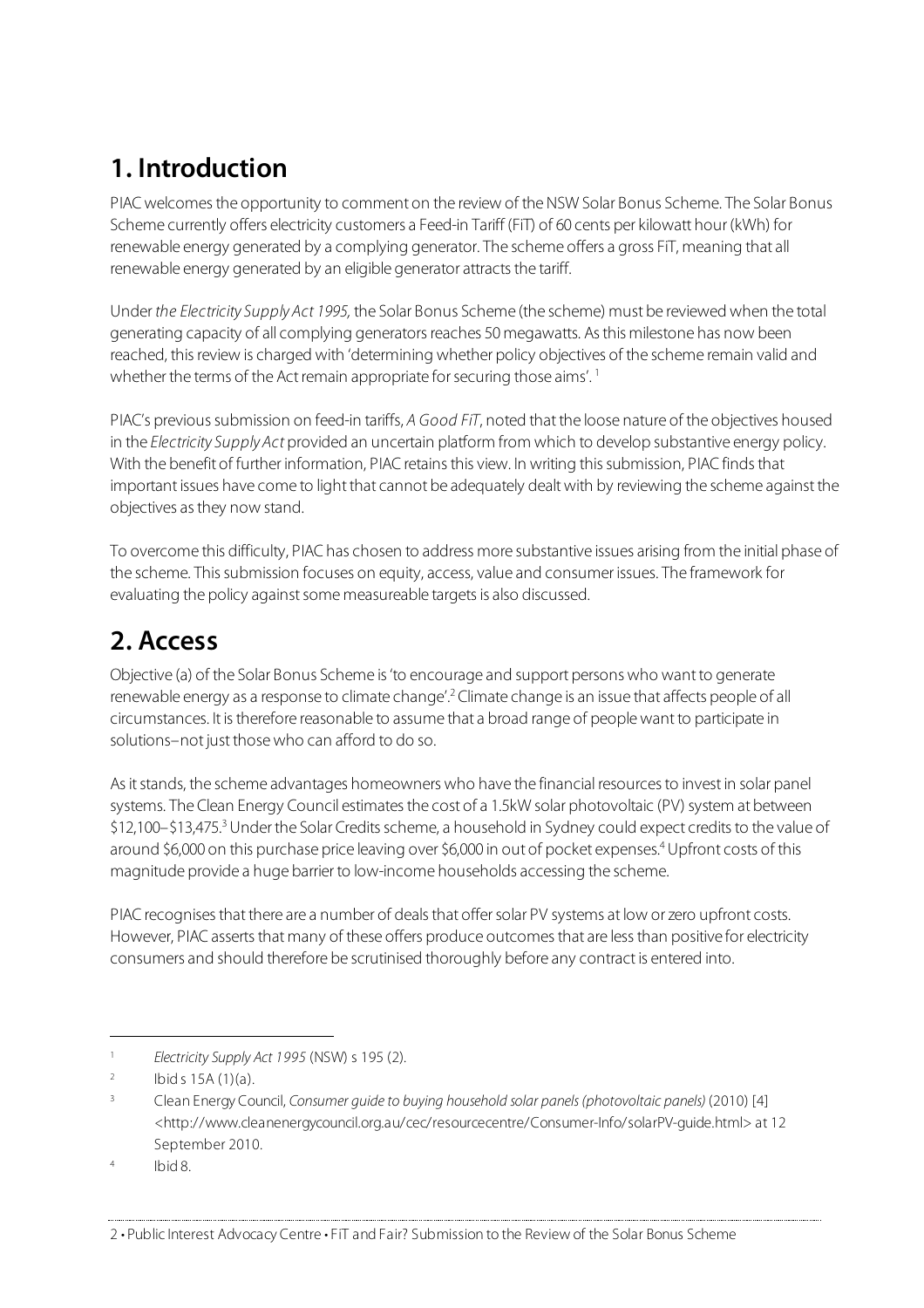People who are renting are not specifically blocked from accessing the scheme. However, as it is the tenant that benefits from the feed-in tariff, it is highly unlikely that a landlord would invest in an eligible generator. Even if a tenant was willing to pay for a generator to be installed, relatively short term tenancies that are the norm in Australia would make such an investment prohibitively risky.

PIAC contends that meeting objective (a) in a socially just manner requires the development of mechanisms to enable low–income electricity consumers, including those who are renting, to have access to the scheme. The legislation compels the Auditor General to review the scheme in 2011.<sup>5</sup> PIAC recommends that this review include an investigation of the socio-economic status and housing tenure of persons taking up the scheme. The data would also provide an evidence base capable of underpinning strategies to broaden the scheme's accessibility.

#### **PIAC recommends**

1. That the Auditor General's investigates the socio-economic status and housing tenure of persons taking up the Solar Bonus Scheme.

2. That the NSW Government develops mechanisms to enable low-income earners and tenants to join the Solar Bonus Scheme.

# **3. Equity**

PIAC has continuing concerns about the equity of the NSW Solar Bonus Scheme because of the way the scheme is being funded. At present the Feed in Tariff (FiT) is funded through a levy on all electricity customers in NSW. This funding structure produces a transfer of wealth from those outside of the scheme to those participating in it. As PIAC stated in a previous submission:

This is of concern when the transfer is from low-income households excluded not through choice but through a lack of financial ability to participate in the scheme.<sup>6</sup>

Initial cost projections outlined that the average annual cost of a scheme with a 60-cent per kWh FiT would be between \$1.90 and \$7.47 per household per year.<sup>7</sup> The higher figure was based on the assumption that a high take up rate would be 72,900 participants over the seven-year life of the scheme. <sup>8</sup> The Minister's media release announcing the current review noted that almost 30,000 households are already feeding power into the grid. 9

Although some homes were already in possession of eligible generators, it is reasonable to posit that the vast majority of the 30,000 households have joined since the current scheme's inception on the 1 January 2010.

<sup>8</sup> Ibid.

 $\overline{a}$ 

<sup>&</sup>lt;sup>5</sup> Electricity Supply Act 1995, above n 1, s 194.

<sup>&</sup>lt;sup>6</sup> Public Interest Advocacy Centre, A Good FiT: Designing an effective and fair Feed-in Tariff Scheme for NSW (2009) [5] <http://www.piac.asn.au/sites/default/files/publications/extras/A\_Good\_FiT-

Designing\_an\_effective\_and\_fair\_Feed-in\_Tariff\_Scheme\_for\_NSW.pdf> at 12 September 2010.

<sup>7</sup> NSW Government Taskforce, NSW Government, NSW Solar Feed-in Tariff Report to Ministers, (2009) 30.

<sup>9</sup> Paul Lynch, 'Review for Solar Bonus Scheme' (Media release, 24 August 2010) <http://www.industry.nsw.gov.au/\_\_data/assets/pdf\_file/0010/349741/review-for-solar-bonus-scheme.pdf> at 24 August 2010.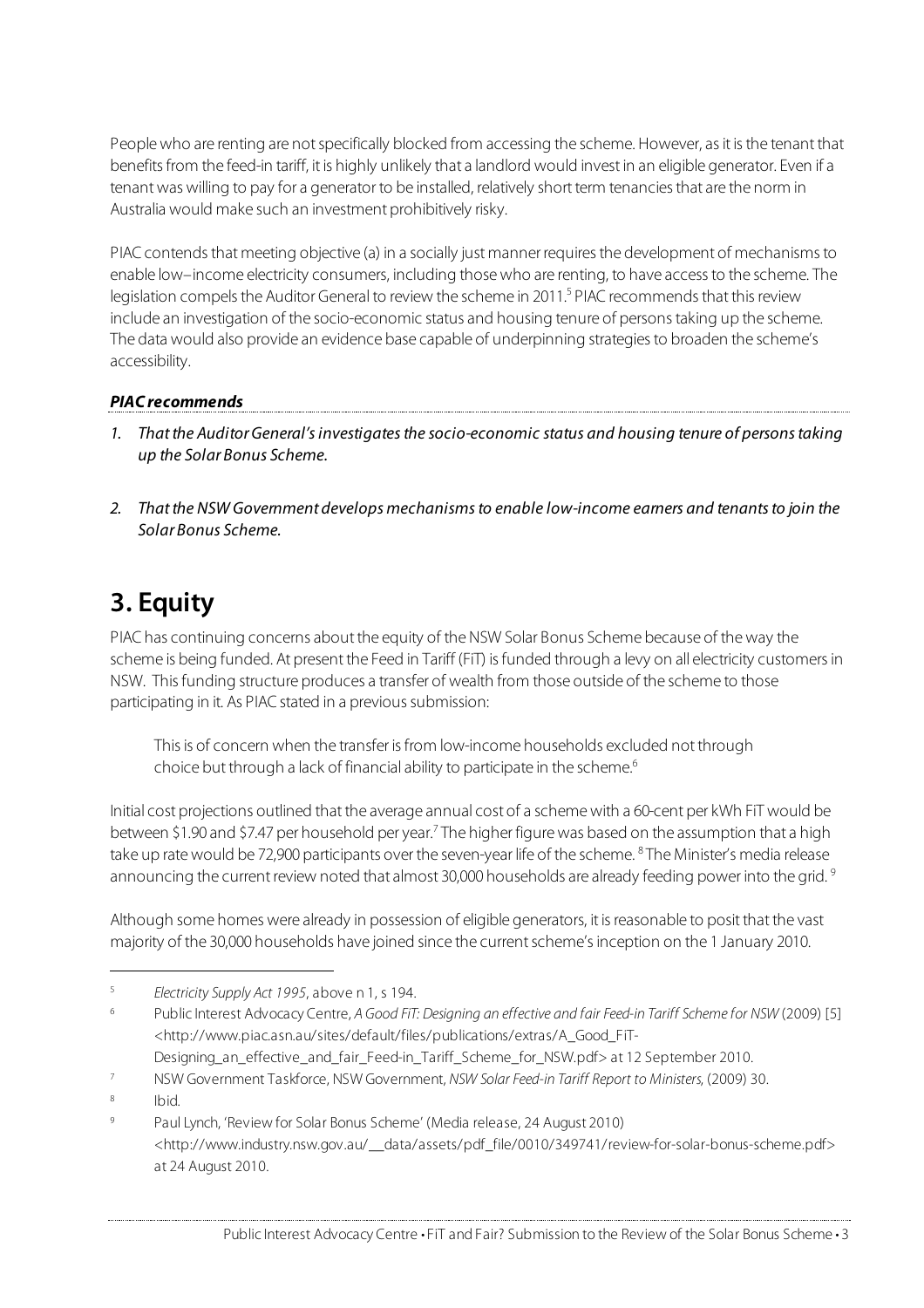Therefore in eight months, the scheme has attracted approximately 41% of the participants it was projected to attract over seven years under a high participation rate scenario.

Using the information available, PIAC conservatively estimates that the cost of energy generated under the scheme in the first year would raise electricity customers' bills by approximately \$14 per annum.<sup>10</sup> This figure is exclusive of administration and implementation costs that will also be passed onto consumers.

Some may argue that an additional \$14 (plus administration and implementation costs) per year is not a huge sum. However, this cost is in addition to the price rises announced by the Independent Pricing and Regulatory Tribunal (IPART) this year. The financial impact of the FiT would also wipe out the \$14 increase to the Energy Rebate that became available on 1 July 2010, to assist low-income households cope with rising energy prices.<sup>11</sup> PIAC recommends that the NSW Government should permanently index the Energy Rebate to the energy price index in order to ensure that electricity prices rises do not erode this valuable assistance measure.

PIAC acknowledges the value of involving people in generating renewable energy as a response to climate change. However, with strong uptake likely to place upward pressure on electricity prices for all consumers, PIAC is concerned about the impact on consumers outside the scheme who have no means to recoup losses realised by higher tariffs.

When the Federal Government sought to introduce the Carbon Pollution Reduction Scheme (CPRS) there was an undertaking to shield low and middle-income households from price rises that flowed from the scheme. Tax offsets and government payments were planned to assist low-income households.12 PIAC takes the view that a mechanism should exist to shield NSW energy customers on fixed and low-incomes from the electricity price rises stemming from the Solar Bonus Scheme and any future schemes designed to reduce carbon emissions.

In this year's Budget Estimates the Minister for Energy, the Hon Paul Lynch, was asked what the costs of the scheme were to date based on current uptake. The Minister's reply was:

That is something that will be dealt with in the review that we have announced. 13

PIAC welcomes the Minister's acknowledgement that the cost of the Solar Bonus Scheme to NSW households will be investigated in the current review. EnergyAustralia has recently made a submission to the Australian Energy Regulator to pass through administration and implementation costs associated with the Solar Bonus Scheme.<sup>14</sup> For this reason, PIAC asserts that the review of costs should not be limited to the financial impact of

 $\overline{a}$ 

<sup>10</sup> Please see appendix for calculations.

<sup>11</sup> John Robertson MLC, 'One Million Households to Receive Energy Rebate' (Media Release, 18 March 2010) <http://www.industry.nsw.gov.au/\_\_data/assets/pdf\_file/0018/325035/one-million-households-to-receiveenergy-rebate.pdf> at 13 August 2010.

<sup>12</sup> Australian Government, Department of Climate Change and Energy Efficiency, Carbon Pollution Reduction Scheme: Households, 2010 <http://www.climatechange.gov.au/en/government/initiatives/cprs/whoaffected/households.aspx> at 16 September 2010.

<sup>&</sup>lt;sup>13</sup> Evidence to General Purpose Standing Committee No. 5, Parliament of New South Wales, Sydney, 16 September 2010, 25 (Paul Lynch).

<sup>&</sup>lt;sup>14</sup> Energy Australia, *Pass through application: NSW Solar Bonus Scheme* (2010) <http://www.aer.gov.au/content/item.phtml?itemId=739766&nodeId=9c80159687f5bd2361d5cfcce5780f0c&f n=EnergyAustralia%20application.pdf> at 3 September 2010.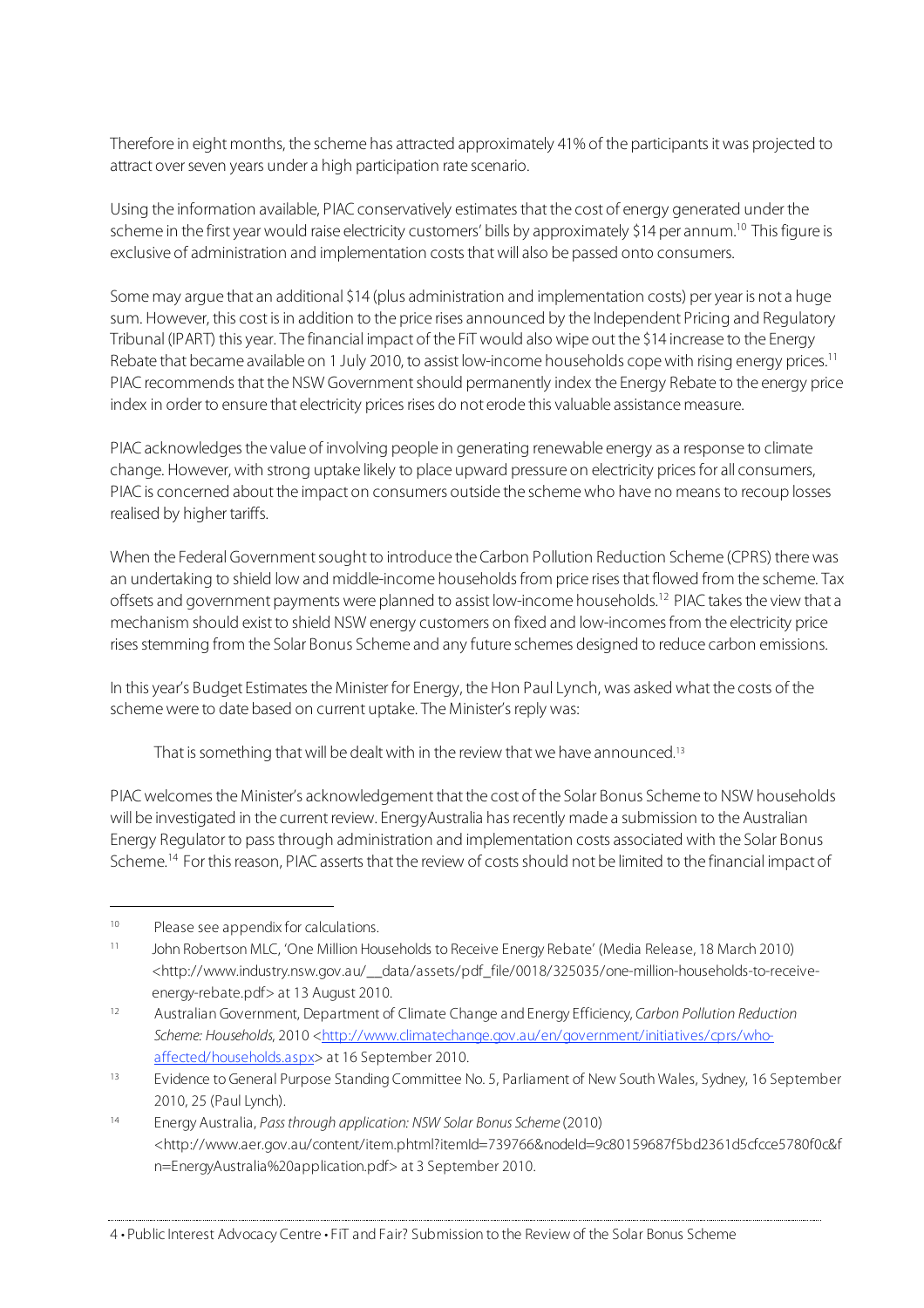the feed-in tariff alone, but should also include all costs associated with the implementation, administration and continuation of the scheme.

Moreover, PIAC contends that regular and transparent reviews of the costs of the scheme are necessary in establishing the level of upward pressure the scheme places on energy prices. This information will be particularly relevant in designing policy responses to ensure greater equity under the scheme.

#### **PIAC recommends**

 $\overline{a}$ 

- 3. That the NSW Government permanently indexes the Energy Rebate to the Energy Price Index so price rises stemming from the Solar Bonus Scheme will be reflected in the Rebate.
- 4. That the NSW Government develops additional measures to assist low-income households to cope with electricity price rises stemming from the Solar Bonus Scheme.
- 5. That, as per the commitment made by Minister Lynch, the review of the Solar Bonus Scheme investigates all costs associated with the Solar Bonus Scheme and their impact on NSW households.
- 6. That the NSW Government includes, in all reviews of the scheme, a cost burden/access ratio to assess equity under the scheme.

# **4. Efficiency and value for money**

Two of the three objectives contained in the legislation refer to responding to climate change. However, none of the scheme's objectives relate to measuring the impact of the scheme in terms of reducing carbon emissions. PIAC's view is that any prudent climate change policy should seek to quantify reduction in carbon emissions.

An assessment of the scheme's impact on carbon emissions coupled with a review of costs, would enable a thorough cost benefit analysis to be undertaken. Given that NSW electricity customers are bearing the costs of the scheme, PIAC contends that the scheme should be evaluated to establish, not just the costs, but whether the scheme offers value for money.

Current evidence indicates that Feed-In Tariff schemes utilising Solar PV systems do not represent the most cost effective means of producing renewable energy and reducing carbon emissions. The Feed-in Tariff scheme in Germany is well known, yet researchers investigating the economic impacts of promoting renewable energies in Germany note that '[solar] PV is among the most expensive greenhouse gas abatement options'.<sup>15</sup> More specifically, Australian research by McKinsey and Company demonstrates that other methods of generating renewable energy, such as on-shore wind and geothermal technologies, offer options for reducing greenhouse gases that are cheaper for consumers that solar PV.<sup>16</sup> Further, energy efficiency options such as

<sup>&</sup>lt;sup>15</sup> Manuel Frondel et al, 'Economic Impacts from the Promotion of Renewable Energy Technologies: The German Experience' (2009) RUHR Economic Papers. 13.

<sup>16</sup> McKinsey and Company, 'An Australian Cost Curve for Greenhouse Gas Reduction', (2008) 14.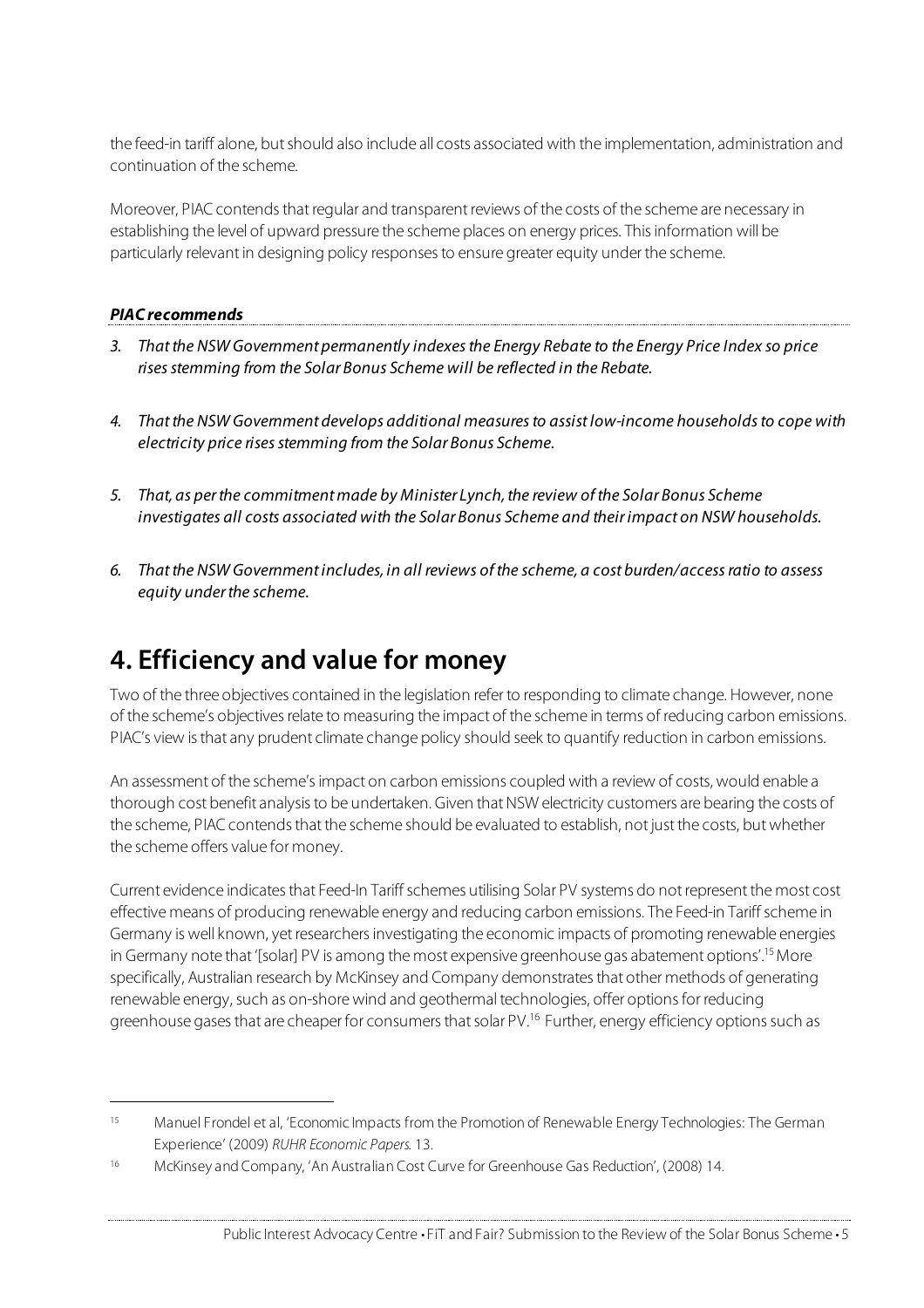residential and water heating efficiency offer opportunities to respond to climate change that come at zero cost to the general consumer.<sup>17</sup>

PIAC is concerned that the customer funded Solar Bonus Scheme has not had the benefit of rigorous assessment to establish efficiency and value that best practice procedure requires. PIAC does not have the expertise to comment on the fostering of jobs in the renewable energy sector as discussed in objective (b). However, PIAC asserts that objective (a) and (c) are so vague that it would be simple to meet these objectives without establishing either value or efficiency. To put it more simply, the scheme could be responsible for generating renewable energy at vast costs to respond to climate change, in a way that no one is going to quantify and still meet objective (a). One could also easily establish that the scheme meets objective (c)- 'to increase public exposure to renewable energy technology in order to encourage the whole community to respond to climate change'. People who are renting are exposed to renewable energy technology via the proliferation of solar panels in their neighbourhoods, even though it would be extremely difficult for them to access the scheme. While this sight may well encourage them to consider responding to climate change, the scheme does little to empower them to do so.

PIAC is forced to ask, should all electricity customers pay increased charges to increase exposure to solar energy, when there is evidence that cheaper actions offer more effective measures to reduce carbon emissions? This is really a rhetorical question because none of the objectives of the scheme are aimed at reducing carbon emissions. PIAC strongly contends that without any target to reduce carbon emissions, test the cost effectiveness and efficiency, further reviews will easily be able to establish that the scheme meets its currently vague objectives. In PIAC's view this is not enough to justify a levy on an essential service that all NSW electricity customers must pay, regardless of income or situation.

#### **PIAC recommends**

7. That the objectives of the Solar Bonus Scheme be broadened to include a quantifiable goal to reduce carbon emissions.

- 8. That the Auditor General's review of the Solar Bonus Scheme include a comparative analysis of energy related strategies to reduce carbon emissions to ascertain the value of pursuing a Feed-In Tariff in lieu of more cost effective measures.
- 9. That the objectives of the Solar Bonus Scheme should encourage the generation of cost efficient methods of generating renewable energy so as to limit the financial liability of the scheme.

## **5. Consumer issues and dispute resolution**

Renewable energy technology and feed-in tariffs are relatively new to NSW. PIAC contends that there is a need to provide more information to assist consumers to make informed decisions about joining the scheme.

Joining the scheme is complicated and can involve multiple service providers, an understanding of meter types, Renewable Energy Certificates (REC), Solar Credits, eligible generators, safety inspections and implications of altering supply agreements with energy retailers. The Clean Energy Council has produced a useful consumer

<u> 1989 - Johann John Stone, markin film yn y brenin y brenin y brenin y brenin y brenin y brenin y brenin y br</u>

 $17$  Ibid.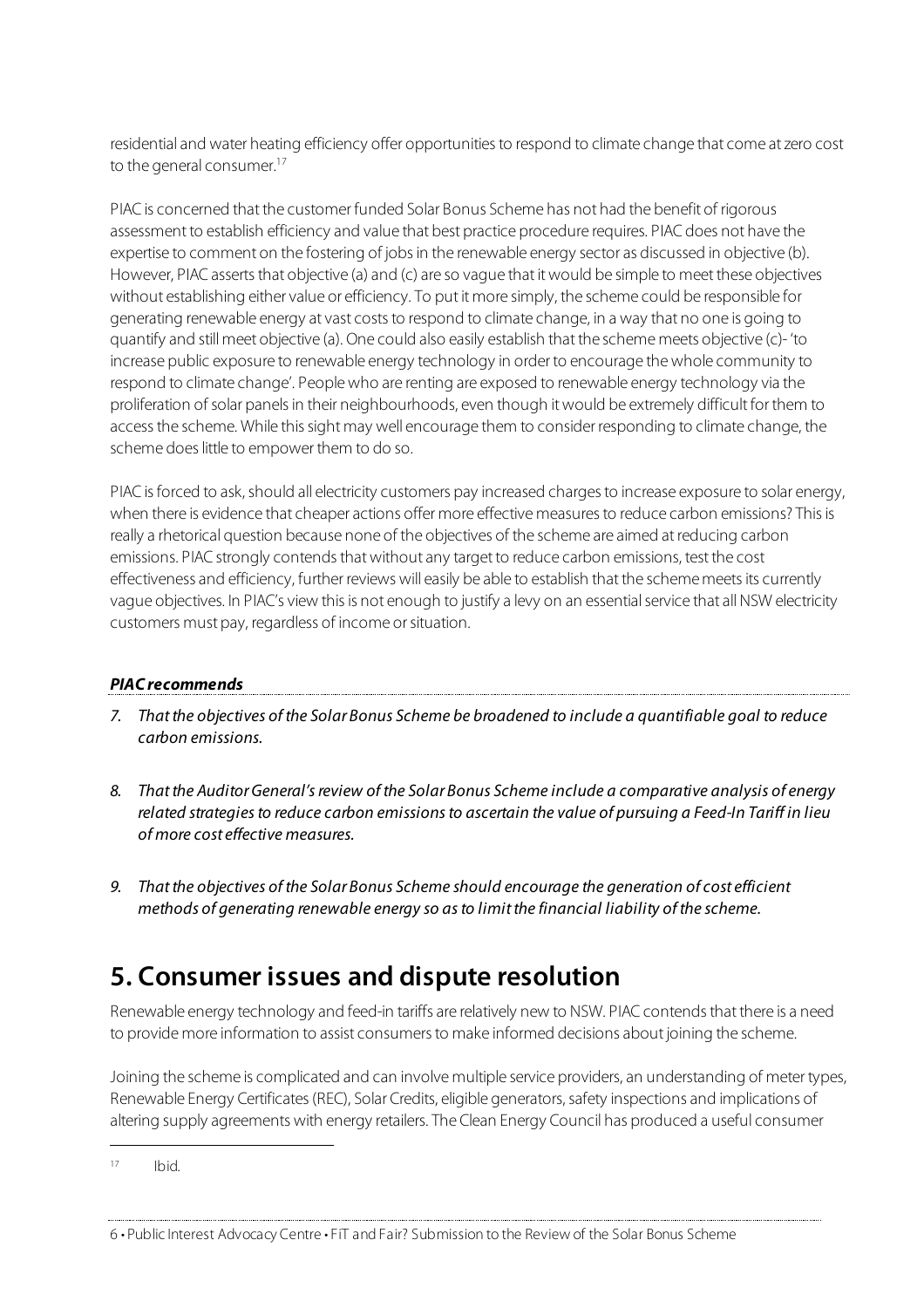guide<sup>18</sup> that includes an installation checklist, information and questions to ask your electricity retailer. While useful, this guide is not specific to NSW. PIAC asserts that a NSW specific guide including step-by-step information could greatly assist consumers to navigate the process of joining the scheme.

Guidance regarding approximate timeframes for each step of the process would be useful in setting reasonable expectations of service providers involved in installation, inspection and connection. Similarly, consumers would benefit from their energy retailer providing information about how feed-in tariffs may impact on their energy bills. This information should take into consideration any loss or change to off-peak hot water rates.

Given the complexity of the process, PIAC asserts that a clear pathway should exist for consumers to resolve any disputes arising from activities related to the Solar Bonus Scheme. Two key organisations, the Energy & Water Ombudsman NSW (EWON) and Fair Trading NSW are dealing with issues arising from the scheme. In addition, the Clean Energy Council deals with complaints regarding installation and equipment compliance.<sup>19</sup> PIAC asserts that these three organisations should be consulted to ascertain whether complaints are emerging that do not fall into the jurisdiction of any of the three organisations; and whether disputes involving the Solar Bonus Scheme would be best dealt with via one organisation. PIAC takes the view that it is extremely important to gather all data on issues arising from the scheme. This information would assist decision makers to proactively deal with any negative consumer outcomes generated by the scheme.

#### **PIAC recommends**

10. That Industry & Investment NSW work with the Energy & Water Ombudsman NSW, Fair Trading NSW and the Clean Energy Council to develop a streamlined dispute resolution process for the Solar Bonus scheme.

11. That data related to disputes arising from the Solar Bonus Scheme be collected, reported on and used to reduce the incidence of negative consumer outcomes arising from the scheme.

# **12. Conclusion**

In closing, PIAC would like to affirm support for renewable energy and climate change initiatives. PIAC takes the view that policy initiatives that seek to increase the uptake of renewable energy and empower people to respond to climate change need to be based on a solid evidence base. That evidence should show that all options for promoting renewable energy and reducing carbon emissions have been investigated to achieve a scheme that offers value to electricity consumers and a means to reach some measurable targets for reducing greenhouse emissions.

The design of the Solar Bonus Scheme has spread the costs across all NSW electricity consumers leaving many vulnerable households to pay increasing electricity prices to fund a scheme that is inaccessible to them. Facilitating more equitable access to the Solar Bonus Scheme requires urgent attention.

Vague objectives render it extremely difficult to assess the Solar Bonus Scheme's ability to provide valuable reductions in carbon emissions. PIAC submits that work is now required to ensure the scheme provides measurable outcomes that represent real value to NSW electricity consumers. Part of this work must include

 $\overline{a}$ 

<sup>18</sup> Clean Energy Council, above n 3.

<sup>19</sup> Clean Energy Council, above n 3, 23.